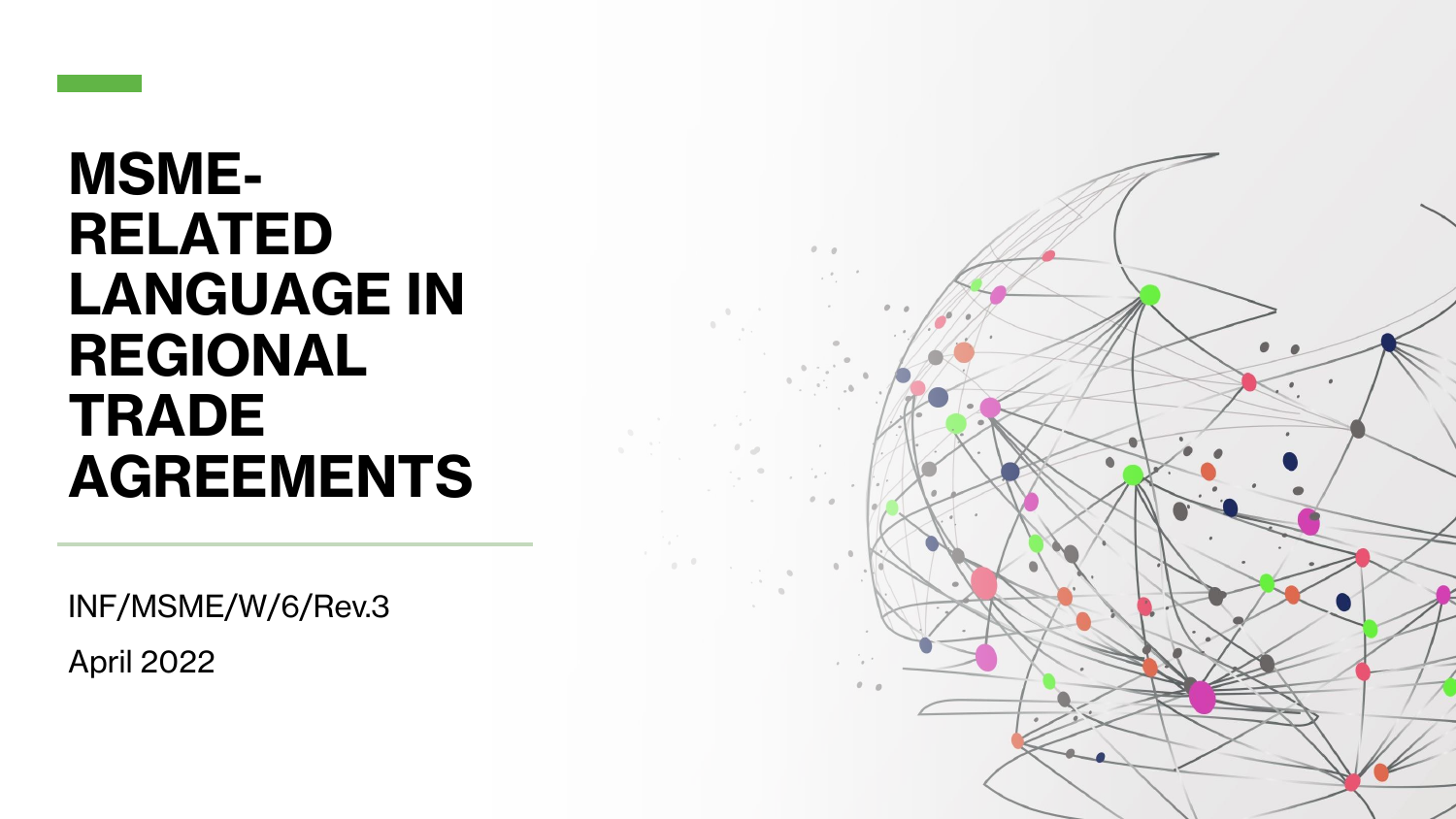### **Total number of RTAs and RTAs with MSMErelated provisions, 1991- 2021**

- First MSME reference found in the EU – Overseas Countries and Territories Agreement, 1971
- Currently, out of 353 RTAs notified and in force, 196 (56%) include at least one MSME reference

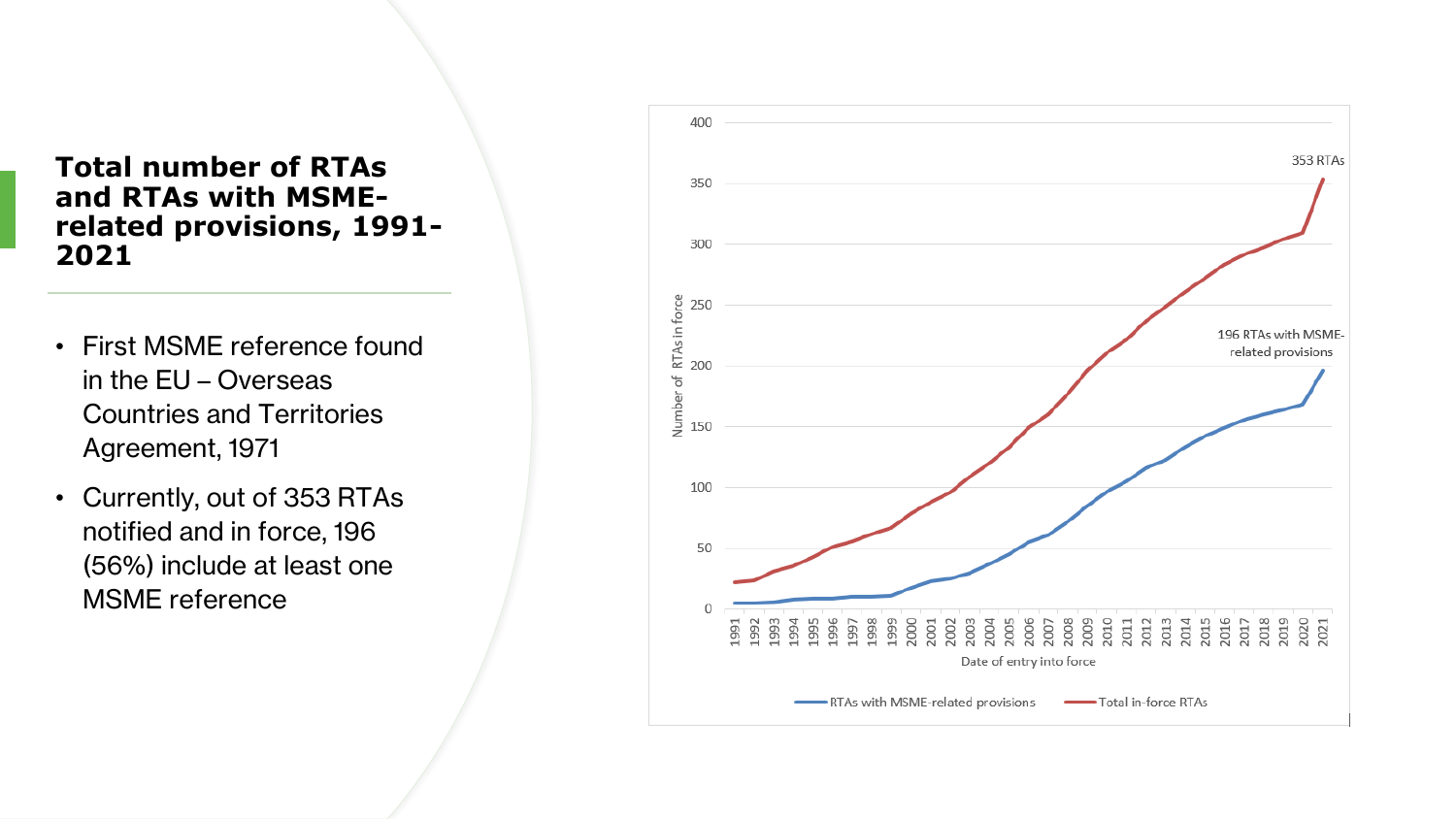**Share of RTAs with MSME-related provisions by decade and year, 1956-2021**

• The share of notified, in-force RTAs with MSME provisions has increased in recent decades.

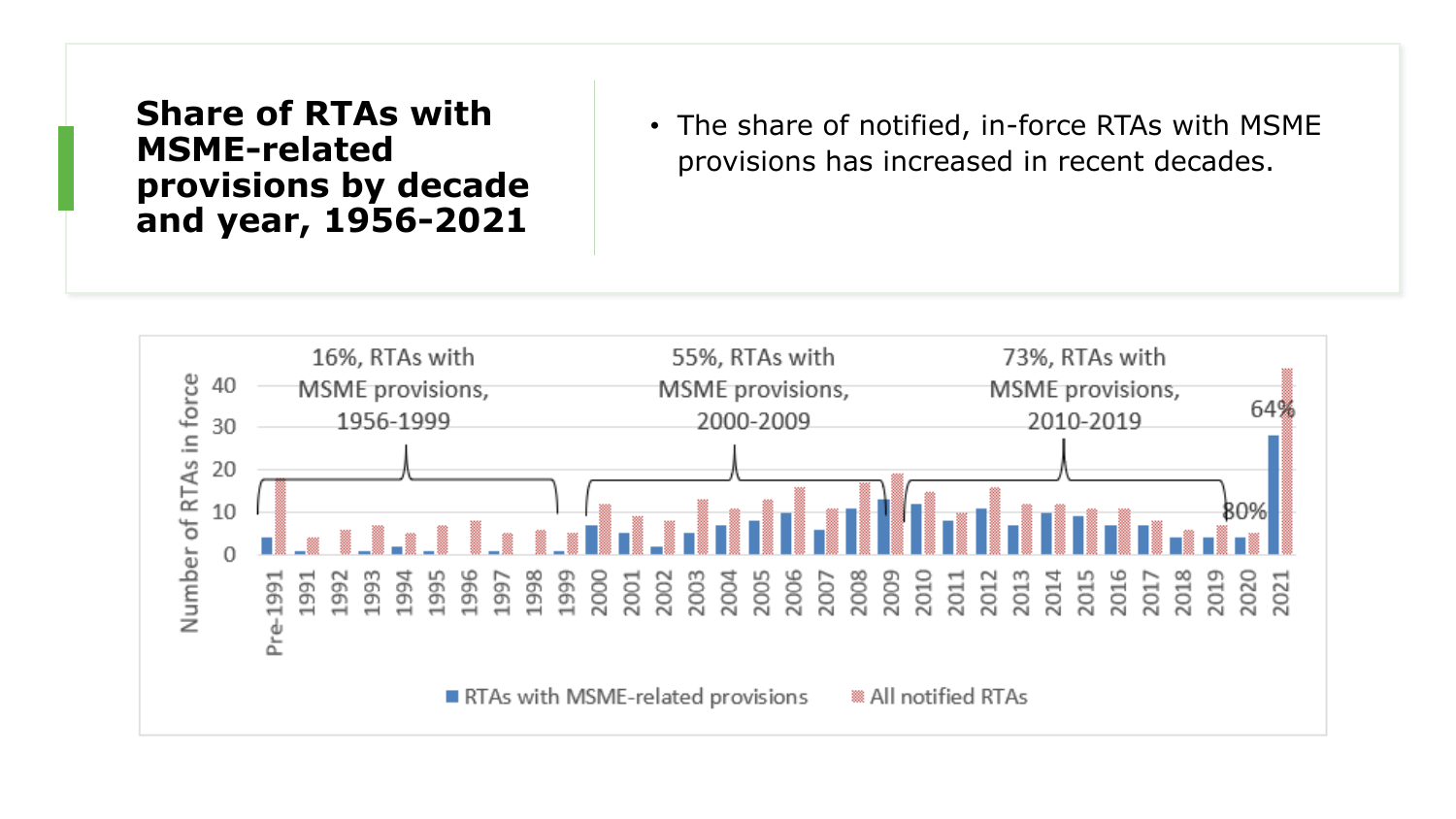### **Share of MSME-related provisions by chapter over total RTAs with MSME-related provisions**

- MSME-related provisions occur principally in chapters on:
	- Cooperation
	- Government Procurement
- The first standalone MSME Chapter was in 2002

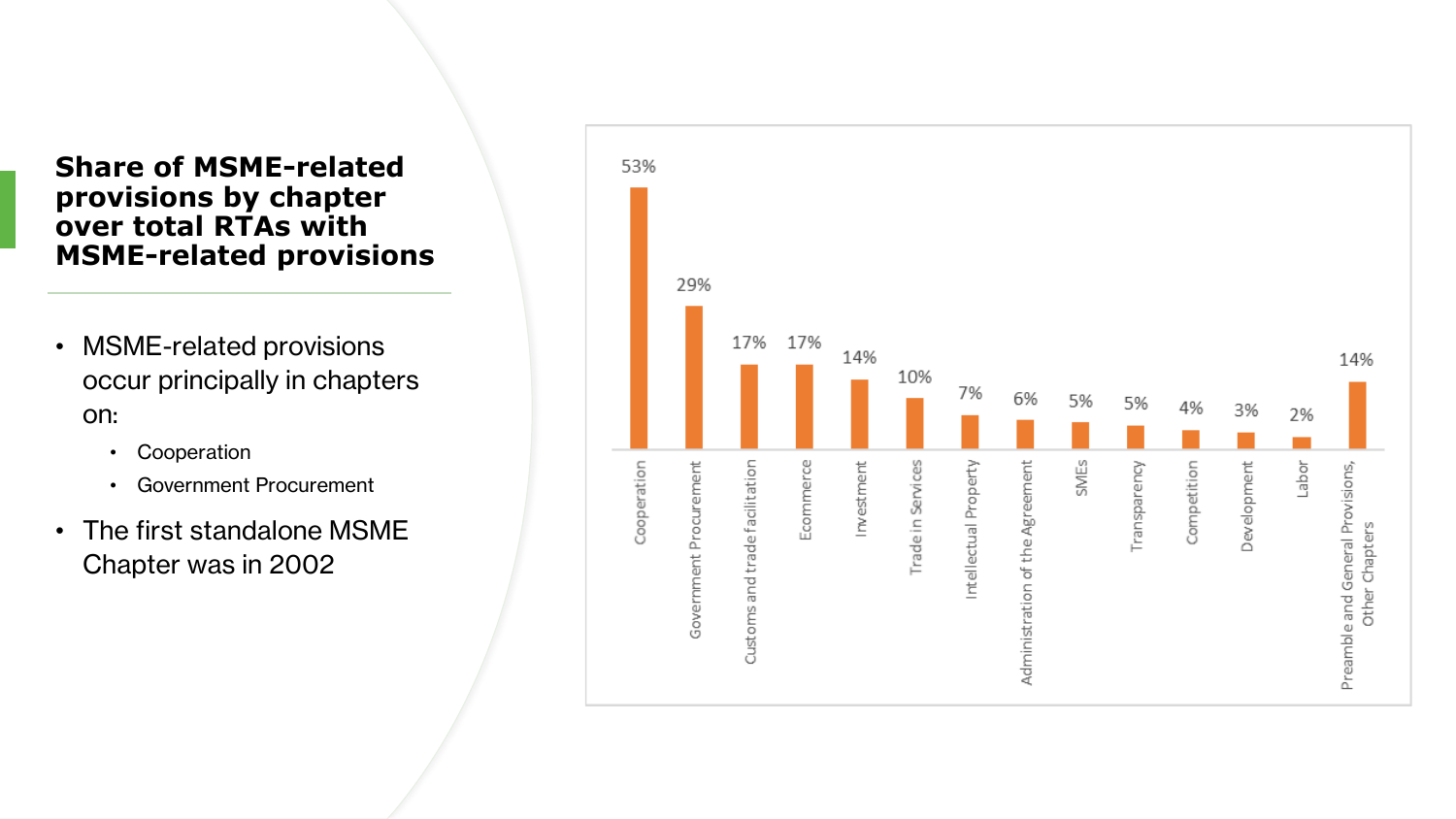### **RTA chapters with at least one MSME reference by chapter and year**

- The chapters with MSME references has changed over time.
- New references in chapters like e-commerce and intellectual property have appeared.

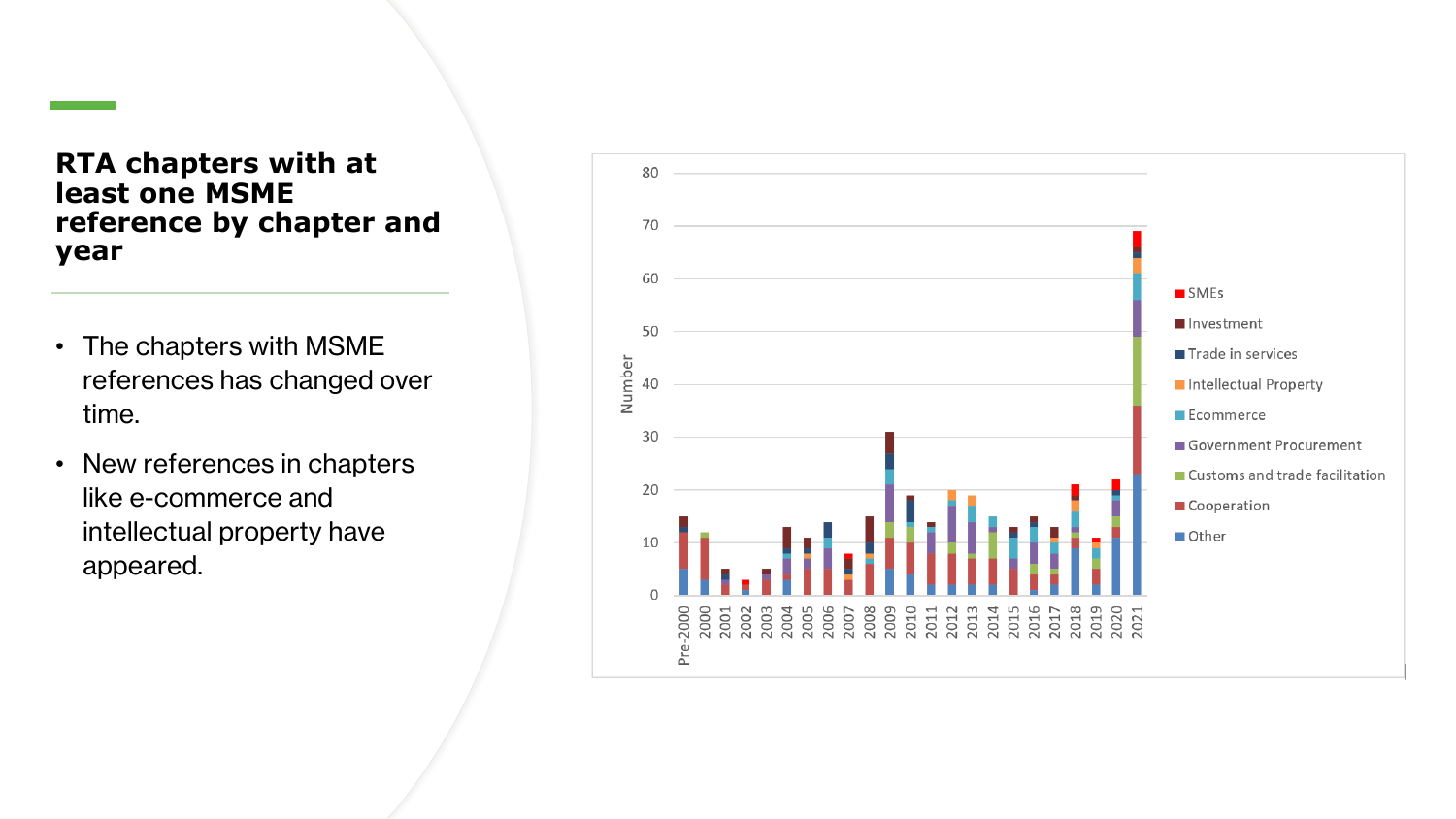## • Two annexes with additional information are included in the report

## **Annexes**

### **Annex 1**

#### **Members' share of in force and WTO notified RTAs with MSME references**

|  | . .<br>Member, | <b>Share</b> | $\,$ rce with MSME $\,$<br><b>RTA</b> in<br><u>aavin Top</u> | $\mathbf{r}$ . The state $\mathbf{r}$<br>l otal R I As in force l<br>.<br>and notified |
|--|----------------|--------------|--------------------------------------------------------------|----------------------------------------------------------------------------------------|
|--|----------------|--------------|--------------------------------------------------------------|----------------------------------------------------------------------------------------|

#### **Annex 2 List of the 196 in-force RTAs with MSME-related language, including chapters and total number of references**

| Aareement<br>אמט<br>lonal<br>ממנ<br>new<br>raut | Date (<br>torco<br>Into.<br>.nrr | -----------<br><br>with<br>TIS<br>ושכו<br> | r rataranca<br><b>NUMDE</b><br>ΩТ<br>- - - - - |
|-------------------------------------------------|----------------------------------|--------------------------------------------|------------------------------------------------|
|-------------------------------------------------|----------------------------------|--------------------------------------------|------------------------------------------------|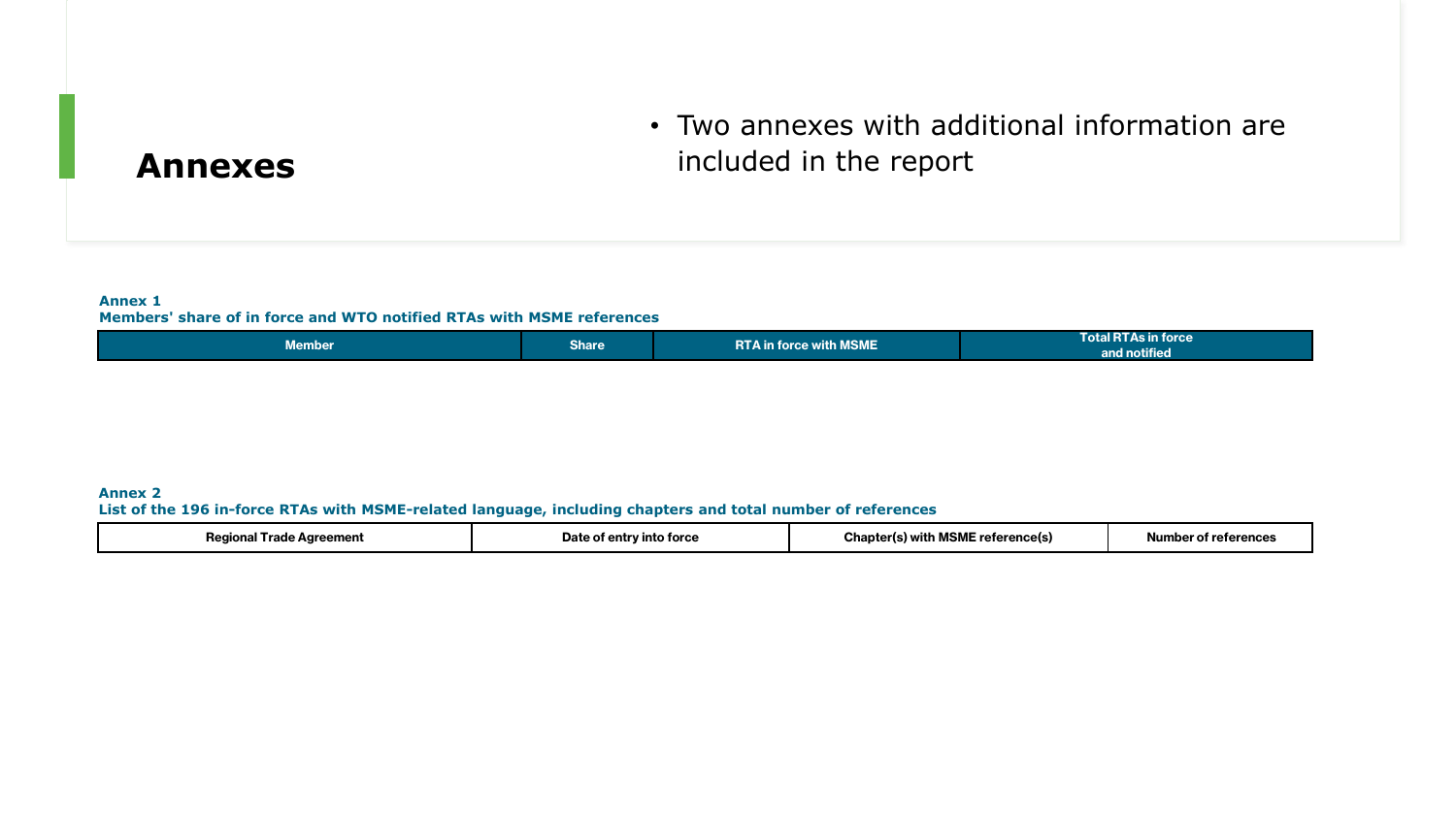# **Online database accessible from two locations**